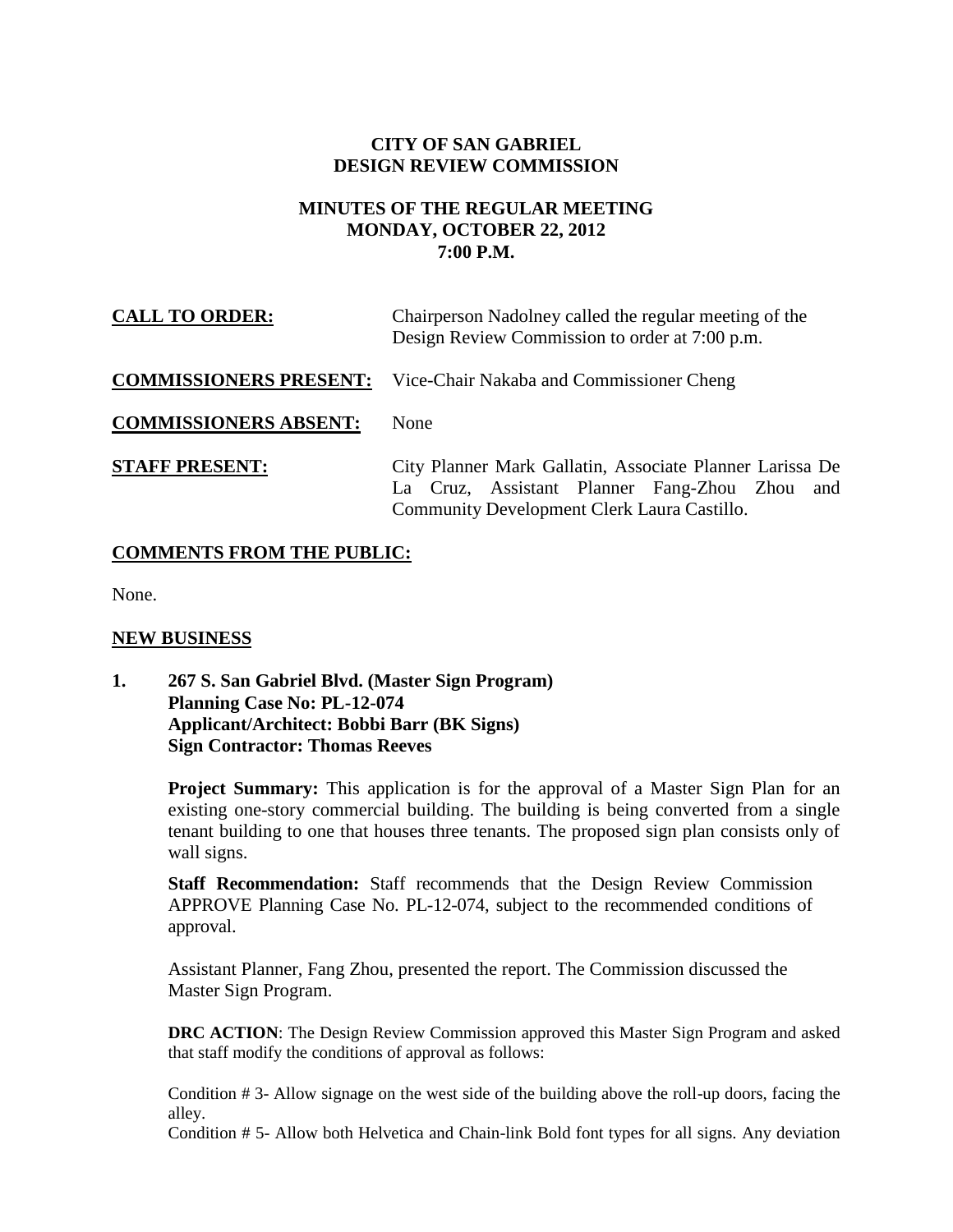from these font types may require review by the DRC.

Condition # 9- Allow other colors besides red, white, and black. Each color must be reviewed by staff and may require review by the DRC.

The Commission also asked that the applicant work with staff and refine the Master Sign Program.

Commissioner Cheng made the motion to approve Planning Case No. PL-12-074 subject to the amended recommended conditions of approval. Vice-Chair Nakaba seconded the motion. The motion was approved.

**2.**

## **1635 S. Del Mar Ave. (Revision to Precise Plan of Design) Planning Case No. PL-10-067 Architect: Simon Lee**

**Project Summary:** This application is for a Revision to Precise Plan of Design. The proposed project is located in the City's Valley Boulevard Neighborhoods Sustainability Plan Area. A two-story commercial development with retail, office and restaurant uses and subterranean parking was approved by the Design Review Commission in July, 2010. The current project has been substantially scaled back and is now only one story with the applicant's retail jewelry store being the sole occupant.

**Staff Recommendation:** Based on the facts and findings of the proposed project, staff recommends the Design Review Commission APPROVE Planning Case PL-10-067, subject to the recommended conditions of approval.

City Planner Mark Gallatin presented this report.

**DRC ACTION**: The Design Review Commission approved this project with no further amendments to the conditions of approval.

Commissioner Cheng made the motion to approve Planning Case No. PL-10-067 subject to the recommended conditions of approval. Vice-Chair Nakaba seconded the motion. The motion was approved.

# **APPROVAL OF MINUTES:**

October 24, 2011 – Commissioner Cheng approved the minutes. Vice-Chair Nakaba seconded the motion.

February 27, 2012 – Chairperson Nadolney approved the minutes. Vice-Chair Nakaba seconded the motion.

March 26, 2012 – Commissioner Cheng approved the minutes. Vice-Chair Nakaba seconded the motion.

July 23, 2012 – Vice-Chair Nakaba approved the minutes. Commissioner Cheng seconded the motion.